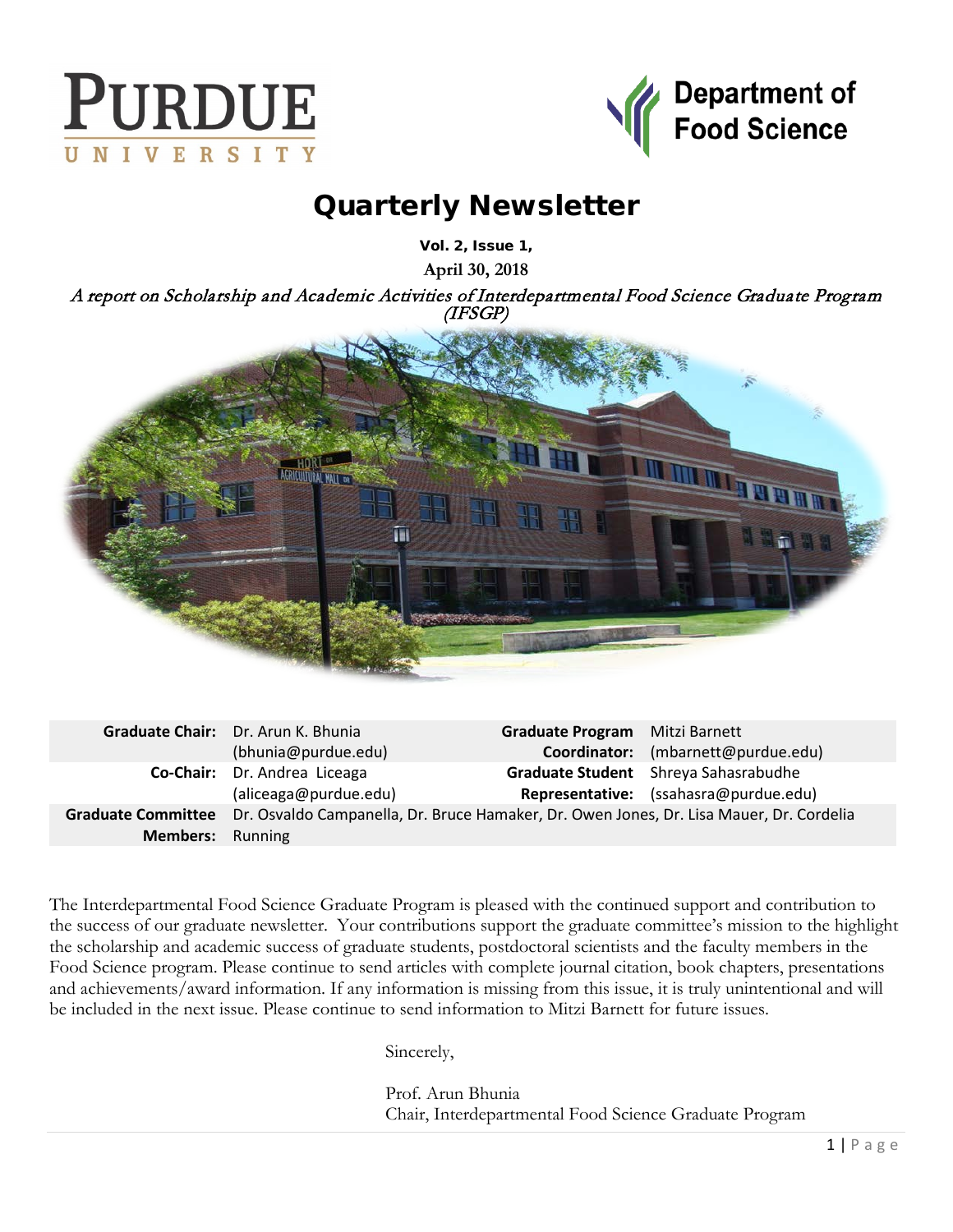## **Peer-reviewed Publications**

- 1. Bishehsari, F., P. A. Engen, N. Z. Preite, **Y. E. Tuncil**, A. Naqib, M. Shaikh, M. Rossi, S. Wilber, S. J. Green, and **B. R. Hamaker**. 2018. Dietary Fiber Treatment Corrects the Composition of Gut Microbiota, Promotes SCFA Production, and Suppresses Colon Carcinogenesis. Genes 9(2):102.
- 2. **Bonilla, J.C., V. Ryan, G. Yazar, G., J.L. Kokini, and A.K. Bhunia.** 2018. Conjugation of Specifically Developed Antibodies for High- and Low-Molecular-Weight Glutenins with Fluorescent Quantum Dots as a Tool for Their Detection in Wheat Flour Dough. Journal of Agricultural Food Chemistry 66:4259-4266.
- 3. Cantu-Jungles, T. M., A. C. Ruthes, **M. El-Hindawy**, R. B. Moreno, **X. Zhang**, L. M. Cordeiro, **B. R. Hamaker**, and M. Iacomini. 2018. In vitro fermentation of Cookeina speciosa glucans stimulates the growth of the butyrogenic Clostridium cluster XIVa in a targeted way. Carbohydrate Polymers 183:219-229.
- 4. Charnley, M., **J. Gilbert**, **O. G. Jones**, and N. P. Reynolds. 2018. Characterisation of amyloid fibril networks by atomic force microscopy. Bio-protocol 8:DOI:10.21769/BioProtoc.2732.
- 5. **Chegeni, M**., M. Amiri, B. L. Nichols, H. Y. Naim, and **B. R. Hamaker**. 2018. Dietary starch breakdown product sensing mobilizes and apically activates α-glucosidases in small intestinal enterocytes. The FASEB Journal 32: doi.org/10.1096/fj.201701029R.
- 6. **Cisse, F., D. P. Erickson, A. M. Hayes**, A. R. Opekun, B. L. Nichols, and **B. R. Hamaker**. 2018. Traditional Malian Solid Foods Made from Sorghum and Millet Have Markedly Slower Gastric Emptying than Rice, Potato, or Pasta. Nutrients 10(2):124.
- 7. **Drolia, R., S. Tenguria**, A.C. Durkes, J.R. Turner, and **A.K. Bhunia**. 2018. *Listeria* Adhesion Protein Induces Intestinal Epithelial Barrier Dysfunction for Bacterial Translocation. Cell Host & Microbe 23(4): 470-480.e7
- 8. Karimi, M., **Sadeghi, R.,** and **Kokini, J.** 2018. Human exposure to nanoparticles through trophic transfer and the biosafety concerns that nanoparticle-contaminated foods pose to consumers. Trends in Food Science & Technology 75:129-145.
- 9. Kaur, A., **Y. E. Tuncil**, M. Sikaroodi, P. Gillevet, J. A. Patterson, A. Keshavarzian, and **B. R. Hamaker**. 2018. Alterations in the amounts of microbial metabolites in different regions of the mouse large intestine using variably fermentable fibres. Bioactive Carbohydrates and Dietary Fibre 13:7-13.
- 10. **Ketnawa, S**., M. Wickramathilaka, and **A. M. Liceaga**. 2018. Changes on antioxidant activity of microwave-treated protein hydrolysates after simulated gastrointestinal digestion: Purification and identification. Food Chemistry 254:36-46.
- 11. Mobberley, J. M., M. F. Romine, J. K. Cole, Y. Maezato, **S. R. Lindemann**, and W. C. Nelson. 2018. Draft Genome Sequence of Cyanobacterium sp. Strain HL-69, Isolated from a Benthic Microbial Mat from a Magnesium Sulfate-Dominated Hypersaline Lake. Genome Announcements 6(6):e01583-01517.
- 12. **Maldonado, L**., and **Kokini, J. L**. (2018). An optimal window for the fabrication of Edible Polyelectrolyte Complex Nanotubes (EPCNs) from bovine serum albumin (BSA) and sodium alginate. Food Hydrocolloids 77:336-346
- 13. **Moser, S., I. Aragon, A. Furrer**, J.-W. Van Klinken, M. Kaczmarczyk, **B.-H. Lee**, J. George, **B. R. Hamaker, R. Mattes**, and **M. G. Ferruzzi**. 2018. Potato phenolics impact starch digestion and glucose transport in model systems but translation to phenolic rich potato chips results in only modest modification of glycemic response in humans. Nutrition Research. (Published online Feb 12, 2018) doi.org/10.1016/j.nutres.2018.02.001
- 14. **Peng, X.** and **Y. Yao**. 2018. Small-granule starches from sweet corn and cow cockle: Physical properties and amylopectin branching pattern. Food Hydrocolloids 74:349-357.
- 15. **Rouf, T. B., G. Schmidt**, and **J. L. Kokini**. 2018. Zein–Laponite nanocomposites with improved mechanical, thermal and barrier properties. Journal of Materials Science 53(10):7387-7402.
- 16. **Sanchez, J. O., Y. Ismail, B. Christina**, and **L. J. Mauer**. 2018. Degradation of L‐Ascorbic Acid in the Amorphous Solid State. Journal of Food Science 83(3):670-681.
- 17. Santiago-López, L., J. E. Aguilar-Toalá, A. Hernández-Mendoza, B. Vallejo-Cordoba, **A. M. Liceaga**, and A. F. González-Córdova. 2018. Invited review: Bioactive compounds produced during cheese ripening and health effects associated with aged cheese consumption. Journal of Dairy Science 101(5):3742-3757
- 18. **Schmidt, G., B. R. Hamaker**, and J. J. Wilker. 2018. High Strength Adhesives from Catechol Cross‐Linking of Zein Protein and Plant Phenolics. Advanced Sustainable Systems (Published online January 17, 2018), doi.org/10.1002/adsu.201700159.
- 19. Shen, P., **J. C. Kershaw**, Y. Yue, O. Wang, **K.-H. Kim**, D. J. McClements, and Y. Park. 2018. Effects of conjugated linoleic acid (CLA) on fat accumulation, activity, and proteomics analysis in *Caenorhabditis elegans*. Food Chemistry 249:193-201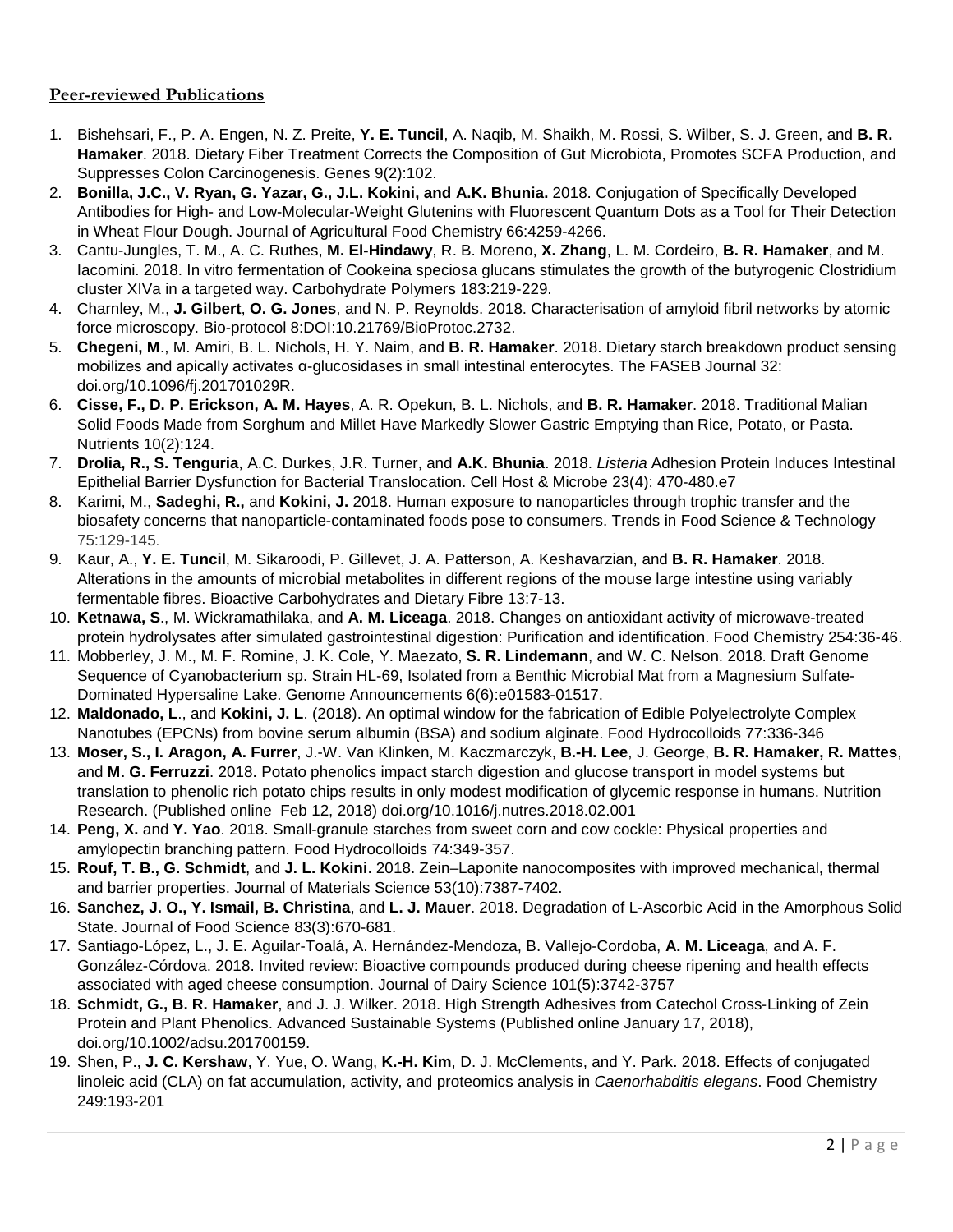- 20. **Suwal, S.**, C. P. Coronel-Aguilera, **J. Auer, B. Applegate**, A. L. Garner, and **J.-Y. Huang**. 2018. Mechanism characterization of bacterial inactivation of atmospheric air plasma gas and activated water using bioluminescence technology. Innovative Food Science & Emerging Technologies. (Published online February 2, 2018), doi.org/10.1016/j.ifset.2018.01.007
- 21. **Suwal, S., S. Ketnawa, A. M. Liceaga**, and **J.-Y. Huang**. 2018. Electro-membrane fractionation of antioxidant peptides from protein hydrolysates of rainbow trout (*Oncorhynchus mykiss*) by products. Innovative Food Science & Emerging Technologies 45:122-131.
- 22. **Suwal, S**., Li, J., Engelberth, A.S., **J.-Y. Huang.** 2018. Application of electro-membrane separation for recovery of acetic acid in lignocellulosic bioethanol production. Food and Bioproducts Processing 109:41-51.
- 23. **Turasan, H**., **Barber, E.A**., **Malm, M**., and **J.L. Kokini.** 2018. Mechanical and spectroscopic characterization of crosslinked zein films cast from solutions of acetic acid leading to a new mechanism for the crosslinking of oleic acid plasticized zein films, Food Research International 108:357-367.
- 24. Wu, J., A. Sabag-Daigle, M. A. Borton, L. F. Kop, B. E. Szkoda, B. L. D. Kaiser, **S. R. Lindemann**, R. S. Renslow, S. Wei, and C. D. Nicora. 2018. *Salmonella*-mediated inflammation eliminates competitors for fructose-asparagine in the gut. Infection and Immunity 86(5):e00945-17.
- 25. **Xie, Y.** and **Y. Yao**. 2018. Octenylsuccinate hydroxypropyl phytoglycogen, a dendrimer-like biopolymer, solubilizes poorly water-soluble active pharmaceutical ingredients. Carbohydrate Polymers 180:29-37.
- 26. **Xu, Q., I. Adyatni**, and **B. Reuhs**. 2018. Effect of Processing Methods on the Quality of Tomato Products. Food and Nutrition Sciences 9(02):86-98.

### **Book Chapters**

- 1. **Assisi, C., A. J. Etter, and H. F. Oliver**. 2018. Use and Impacts of Whole Genome Sequencing in Retail Food Safety. in Food and Feed Safety Systems and Analysis. Elsevier. Pages 309-321
- 2. **Rouf, T. B.** and **J. L. Kokini**. 2018. Natural Biopolymer-Based Nanocomposite Films for Packaging Applications. Bionanocomposites for Packaging Applications. Springer. Pages 149-177.

## **Presentations**

- 1. **Bhunia, A.K**. 2018. (Invited Speaker). LAP Disrupts Intestinal Epithelial Barrier for Listeria *monocytogenes* Translocation 2018. Technische Universität Braunschwig, Braunschweig, Germany, March 15-16, 2018.
- 2. **Hayes, A.M.R.**, **M.M. Martínez**, C. Swackhamer, Y.A. Mennah-Govela, G.M. Bornhorst, and **B.R. Hamaker**. 2018. Insights to the delayed gastric emptying rate and slow digestibility of pearl millet couscous. Sorghum in the 21st Century, Cape Town, South Africa. April 9-12, 2018 (Poster presentation).
- 3. **Kokini, J.L.** 2018. (Keynote Speaker) 4th Latin American Cereals Conference. Mexico City, Mexico. March 11-17 2018.
- 4. **Kokini, J.L.** 2018. (Invited Speaker) "Rheology: Concepts and Fundamentals" and at AACCI Rheology Division, Rheology and Texture of Cereal Foods. Purdue University, IN. March 13-15, 2018.
- 5. **Kokini, J.L.** 2018. (Invited Speaker) "Phase transitions of starch and gluten polymers; Role of phase transitions in dough rheology and finished product texture" at AACCI Rheology Division, Rheology and Texture of Cereal Foods. Purdue University, IN. March 13-15, 2018.
- 6. **Kokini, J.L.** 2018. (Invited Speaker) "Recent advances in nanotechnology for food applications". Department of Food Science and Human Nutrition, Graduate Seminars. University of Illinois at Urbana-Champaign. February 23, 2018.
- 7. **Kokini, J.L.** 2018. (Invited Speaker) "Introduction to the Rheology of Foods for Industrial Food Scientists". Institute of Food Technologists Webinar. March 2018.

### **Graduated Students with Thesis/Dissertation Titles**

### **Spring 2018**

- 1. **Irma Adyatni**-MS (**Xu**): Processing technology for improving the quality of tomato product and developing a valueadded tomato processing derivative
- 2. **Matthew Allan**-PhD (**Mauer**): Food materials science: RH-temperature phase diagrams of deliquescent and/or hydrate forming crystals, effects of sweeteners on starch gelatinization, and the water activity of wines
- 3. **Ingrid Aragon Gallegos**-PhD (**San Martin**): Impact of processing of biofortified cassava and peach palm fruits on provitamin A carotenoid recovery and bioaccessibility